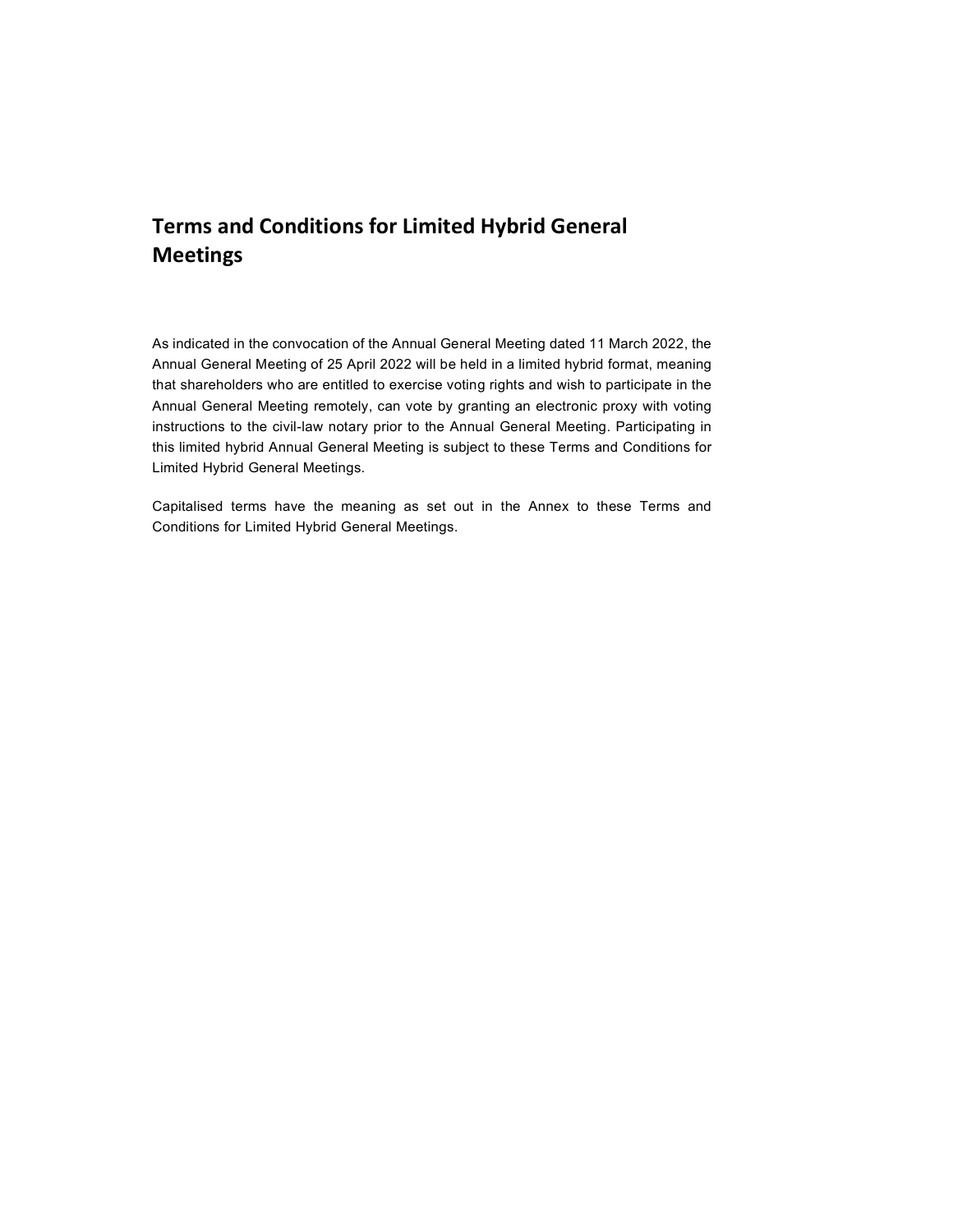# ING Groep N.V. Terms and Conditions for Limited Hybrid General Meetings

### 1 INTRODUCTION

- 1.1 In the event of a Limited Hybrid General Meeting, these Terms and Conditions for Limited Hybrid General Meetings are applicable to all Shareholders, unless the context requires otherwise.
- 1.2 Shareholders who will not attend a Limited Hybrid General Meeting in person at the meeting location and who have access to the Online Platform may attend a Limited Hybrid General Meeting through the Online Platform. A Limited Hybrid General Meeting shall be treated as having commenced at the physical place specified in the convocation.
- 1.3 Shareholders may exercise their rights in respect of a Limited Hybrid General Meeting via the Online Platform. The Online Platform will be provided by the Online Platform Providers. Shareholders must identify themselves electronically through secured access with authentication on the Online Platform to enter the virtual part of a Limited Hybrid General Meeting. In addition to the provisions set out in these Terms and Conditions for Limited Hybrid General Meetings, the Terms of Use of the Online Platform Providers (https://evote.ingwb.com/app/info/serviceAndContact) also apply in respect of a Limited Hybrid General Meeting.
- 1.4 Further instructions on the exercise of shareholder rights in respect of a Limited Hybrid General Meeting will be included in the convocation of the General Meeting.
- 1.5 The convocation of a General Meeting may provide that a Limited Hybrid General Meeting will take place if so decided and announced by the Executive Board after the date of the convocation of the General Meeting.
- 1.6 After convocation of a Limited Hybrid General Meeting, the Executive Board may, at its own discretion:
- 1.6.1 change the meeting to a Virtual General Meeting which is subject to its own terms and conditions;
- 1.6.2 change the sequence of the agenda items;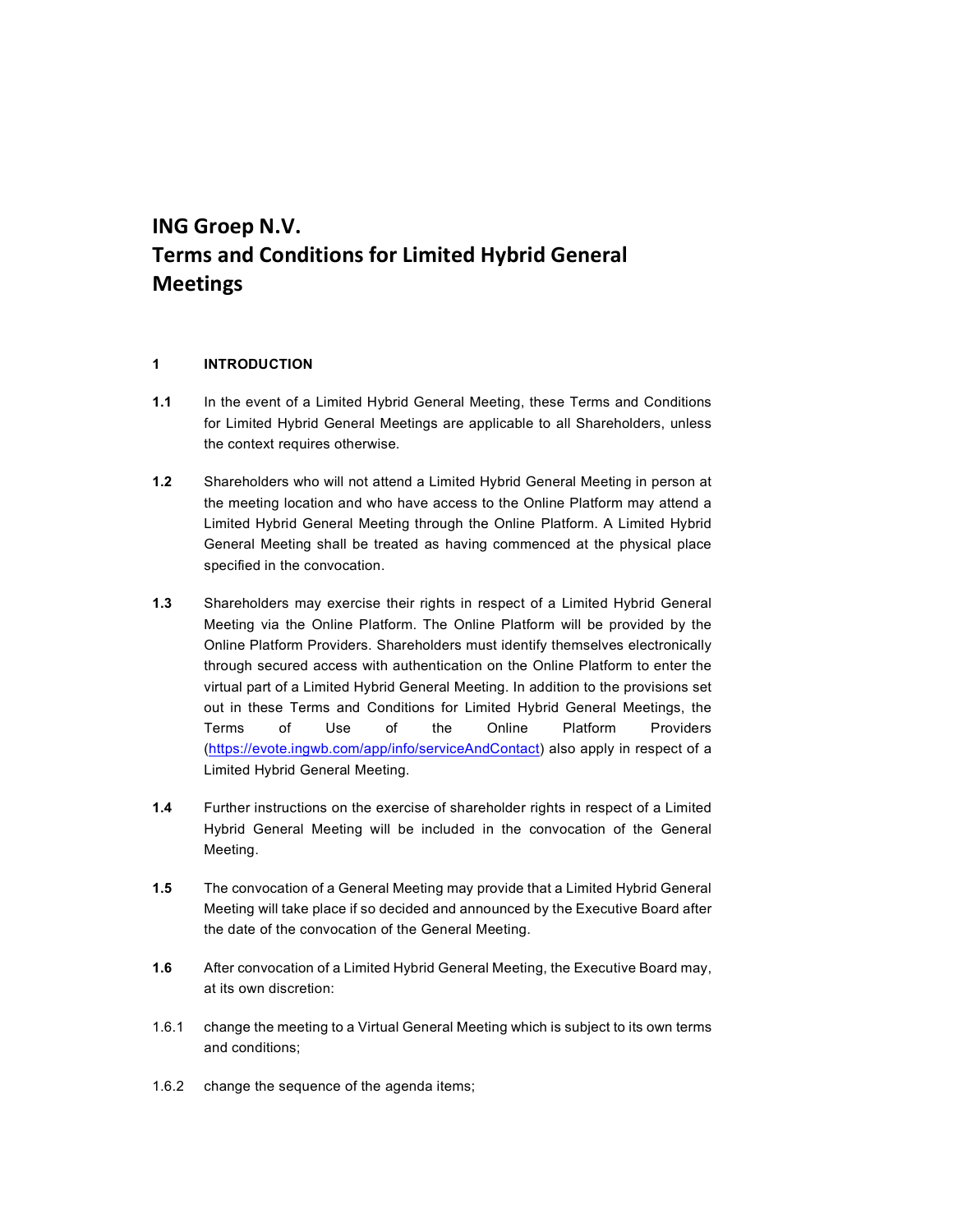- 1.6.3 change or restrict the electronic facilities for the meeting; and/or
- 1.6.4 adjourn the time at which the meeting is to be held.

Such changes will be communicated to the Shareholders on ING Group's website (ing.com/agm).

#### 2 TECHNOLOGY

- 2.1 Shareholders attending the virtual part of a Limited Hybrid General Meeting via the Online Platform are advised to test their connection and ensure that they have access to the Online Platform, prior to the start of the Limited Hybrid General Meeting. ING Group will implement the technical infrastructure for the Online Platform in a timely fashion in order to allow Shareholders to test the foregoing. ING Group will make all reasonable efforts to make sure that technical support lines are available for Shareholders during a Limited Hybrid General Meeting and for pre-meeting access testing.
- 2.2 There are certain risks for Shareholders who attend a Limited Hybrid General Meeting via the Online Platform. These risks include, among other things, any failure or deficiency in virtual meeting equipment, software, network infrastructure, servers, internet or telephone connectivity, video or voice equipment, whether or not caused by an information security incident (which includes any unauthorised use, hacking, a denial of service attack, a denial of access, any failure or intrusion resulting from the theft or unlawful interception of a password or network access code and any other cyber-attack) or caused by any type of mechanical failure such as any electrical power outage during a Limited Hybrid General Meeting. If any of these risks prevent a Shareholder from watching, listening to or otherwise attending a Limited Hybrid General Meeting, this will be for the risk and account of such Shareholder. The inability of one or more Shareholders to attend the virtual part of a Limited Hybrid General Meeting does not affect the validity of the Limited Hybrid General Meeting or any business conducted at such meeting.
- 2.3 If it appears to the Chairman that the Online Platform has become inadequate for Shareholders to attend the virtual part of a Limited Hybrid General Meeting, the Chairman may, at its own discretion:
- 2.3.1 suspend or cancel the virtual part of the meeting;
- 2.3.2 change the sequence of the agenda items; and/or
- 2.3.3 proceed with the meeting without the possibility for some or all of the Shareholders to attend the virtual part of the Limited Hybrid General Meeting.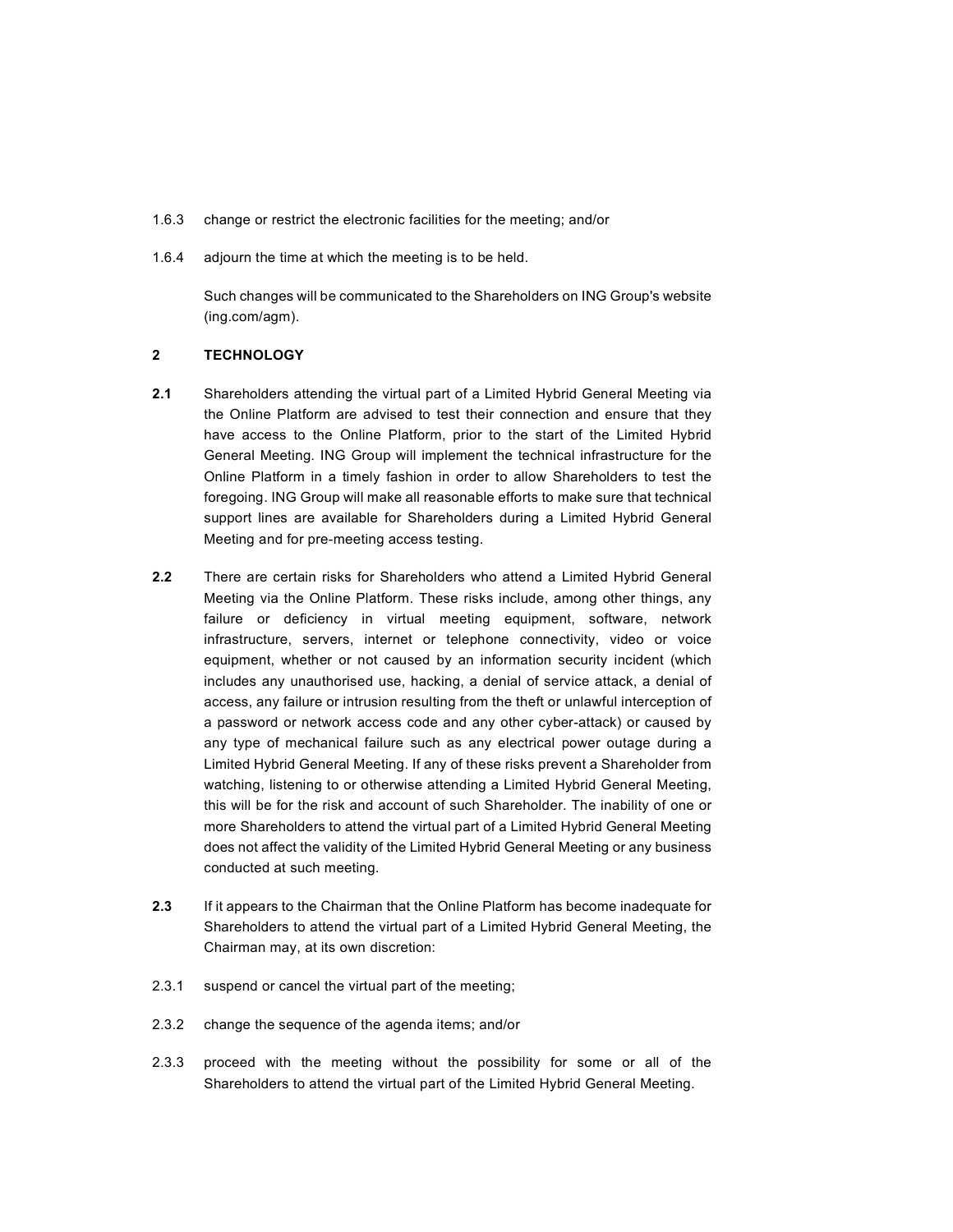The Chairman shall communicate this decision to the extent reasonably possible to the Shareholders attending the virtual part of the Limited Hybrid General Meeting.

2.4 If the Chairman suspends or cancels the virtual part of a Limited Hybrid General Meeting, then all business conducted up to the point of the suspension or cancellation will remain valid.

#### 3 SHAREHOLDERS' RIGHTS

- 3.1 Shareholders may register to attend and participate in a Limited Hybrid General Meeting in person at the meeting location, via the Online Platform or via a proxy holder.
- 3.2 A Shareholder's access to the Online Platform will be cancelled if a Shareholder registered to attend a Limited Hybrid General Meeting via the Online Platform, but attends the Limited Hybrid General Meeting in person at the meeting location and is not removed by the Chairman.
- 3.3 Shareholders may follow a Limited Hybrid General Meeting via the Online Platform. A Shareholder shall also have the right to submit one or more written questions at least 72 hours prior to the start of a Limited Hybrid General meeting and during a Limited Hybrid General Meeting via the Online Platform in accordance with the instructions included in the convocation of the General Meeting, provided that the Shareholder has duly and timely registered for participation in a Limited Hybrid General Meeting via the Online Platform (such registration having been confirmed by ING Group), and duly and timely logged on to the Online Platform, to the extent the Shareholder does not attend a Limited Hybrid General Meeting in person at the meeting location. Shareholders attending virtually, may also submit questions during a Limited Hybrid General Meeting in accordance with the instructions included in the convocation of a Limited Hybrid General Meeting.
- 3.4 The questions submitted by the Shareholders will be answered thematically or otherwise. The Chairman may determine that questions will not be answered during the meeting if this is not reasonably possible in view of the order of a Limited Hybrid General Meeting.
- **3.5** Shareholders who have granted an electronic voting proxy in accordance with the convocation of a Limited Hybrid General Meeting shall be included in the calculation of how many Shareholders are represented at a Limited Hybrid General Meeting and which percentage of the issued and outstanding share capital of ING Group is represented at a Limited Hybrid General Meeting. The names of Shareholders who attend a Limited Hybrid General Meeting via the Online Platform will be included in the registration list of Shareholders attending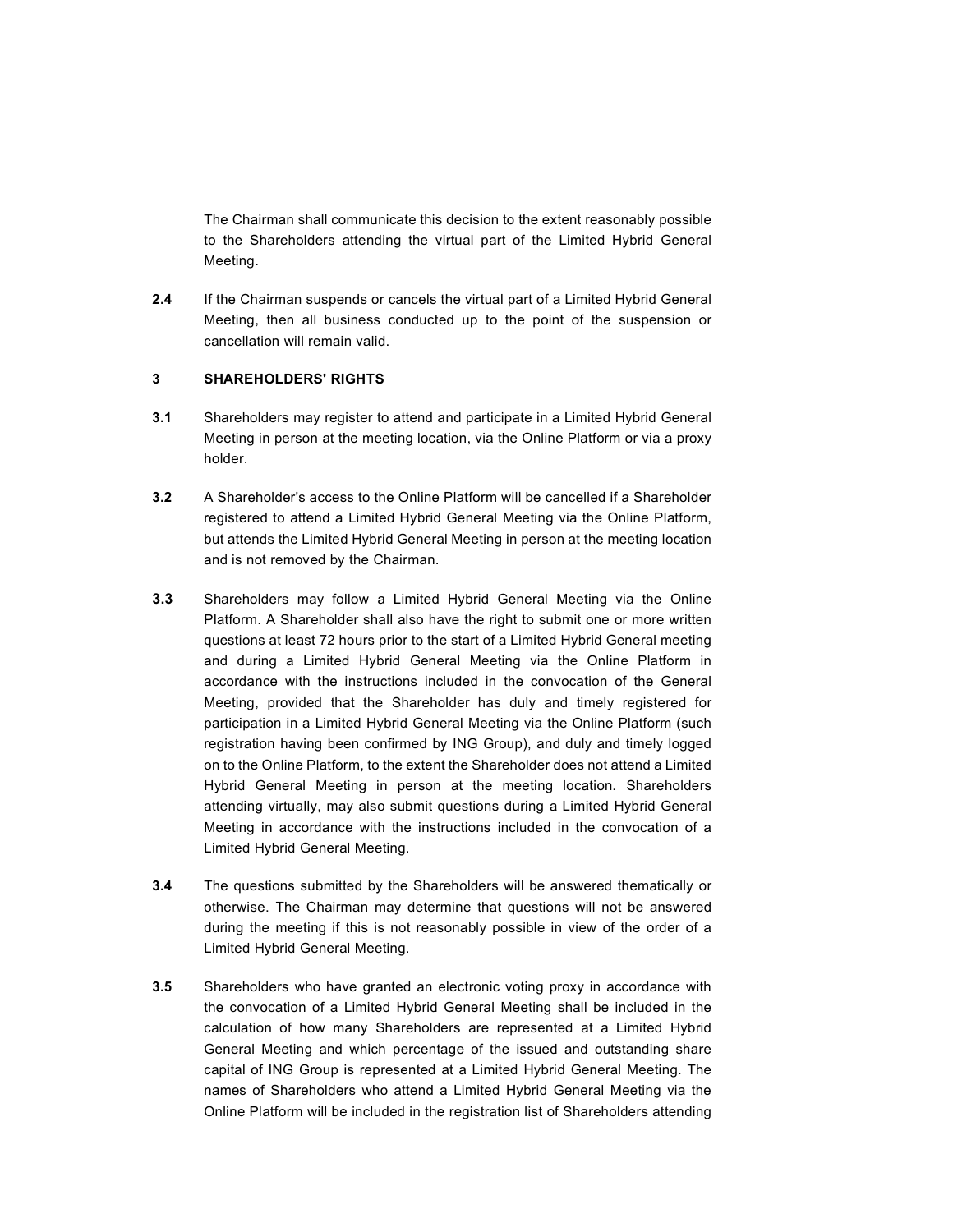a Limited Hybrid General Meeting but shall as such not be calculated as present or represented at the meeting for the aforementioned purposes.

- 3.6 In case of any early log-off, the session of the Shareholder will expire. In such event the Shareholder will be allowed to log in again and re-join a Limited Hybrid General Meeting via the Online Platform. To the extent such registered Shareholder was logged in via the Online Platform prior to the start of a Limited Hybrid General Meeting, such Shareholder will be able to continue to attend the meeting and therefore exercise its right to submit questions, if applicable, during the remaining part of a Limited Hybrid General Meeting. In all other circumstances such Shareholder will only be able to follow the meeting.
- 3.7 Shareholders who follow a Limited Hybrid General Meeting via the Online Platform cannot vote during a Limited Hybrid General Meeting. These Shareholders will only be able to cast their vote by granting an electronic proxy with voting instructions to the civil-law notary referenced in the convocation, or their substitutes. To that effect, a Shareholder should submit the voting instructions to the civil-law notary in accordance with the instructions included in the convocation. By submitting the voting instructions, the Shareholder grants a proxy to the civil-law notary referenced in the convocation or their substitutes to vote on the shares at a Limited Hybrid General Meeting in accordance with the instructions. Voting instructions have to be received no later than the date and time included in the convocation. The civil-law notary shall cast the votes in accordance with the instructions received in writing prior to a Limited Hybrid General Meeting.
- 3.8 The Chairman's conclusion on the outcome of a vote by the General Meeting is decisive. The Chairman may inform the Shareholders of the results of such voting item(s) after, during or at the close of a Limited Hybrid General Meeting.
- 3.9 Each Shareholder may request ING Group to send it confirmation of receipt of the votes cast on its behalf.

# 4 AMENDMENTS TO THE TERMS AND CONDITIONS FOR LIMITED HYBRID GENERAL MEETINGS

The Executive Board is authorised to revoke or amend these Terms and Conditions for Limited Hybrid General Meetings at any time, such revocation or amendment will become effective immediately upon the posting thereof on ING Group's website (ing.com/agm), unless decided otherwise.

### 5 CONTACT

For any questions about these Terms and Conditions for Limited Hybrid General Meetings please send an email to iss.pas@ing.com.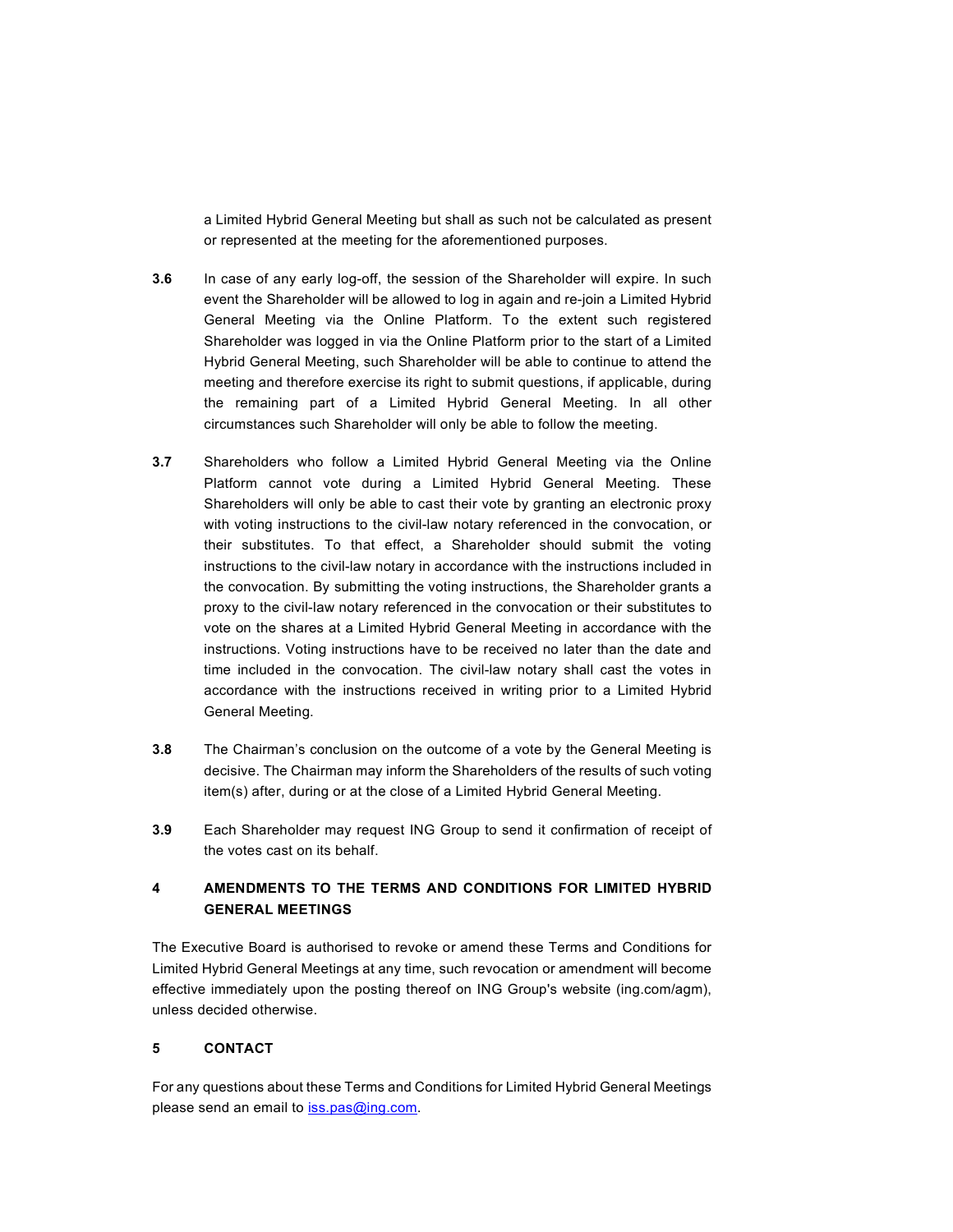## ANNEX DEFINITIONS

| Chairman                         | means the chairman of a General Meeting                                                                                                                                                                                                         |
|----------------------------------|-------------------------------------------------------------------------------------------------------------------------------------------------------------------------------------------------------------------------------------------------|
| <b>Executive Board</b>           | means the Executive Board of ING Group                                                                                                                                                                                                          |
| <b>General Meeting</b>           | means the corporate body that consists of Shareholders<br>with voting rights and all other persons with voting rights in<br>ING Group / the meeting of ING Group in which<br>Shareholders and all other persons with meeting rights<br>assemble |
| <b>ING Group</b>                 | ING Groep N.V.                                                                                                                                                                                                                                  |
| <b>Limited Hybrid General</b>    | means a General Meeting held and conducted at a                                                                                                                                                                                                 |
| Meeting                          | particular place and in which Shareholders are also able                                                                                                                                                                                        |
|                                  | to follow (watch, listen or otherwise) such General                                                                                                                                                                                             |
|                                  | Meeting via the Online Platform while the General                                                                                                                                                                                               |
|                                  | Meeting is held and to vote only prior to such General                                                                                                                                                                                          |
|                                  | Meeting by granting an electronic proxy with voting                                                                                                                                                                                             |
|                                  | instructions to the civil-law notary referenced in the                                                                                                                                                                                          |
|                                  | convocation, or their substitutes                                                                                                                                                                                                               |
| Lumi                             | means Lumi Technologies B.V.                                                                                                                                                                                                                    |
| Online Platform                  | means the online platform provided by the Online                                                                                                                                                                                                |
|                                  | Platform Providers on which the Shareholders are able                                                                                                                                                                                           |
|                                  | to attend the virtual part of a Limited Hybrid General                                                                                                                                                                                          |
|                                  | Meeting                                                                                                                                                                                                                                         |
| <b>Online Platform Providers</b> | means Lumi and ING Bank N.V.                                                                                                                                                                                                                    |
| Shareholders                     | means holders of one or more Shares or holders of a                                                                                                                                                                                             |
|                                  | right of usufruct to one or more Shares, provided that                                                                                                                                                                                          |
|                                  | each such holder has meeting rights and in respect of                                                                                                                                                                                           |
|                                  | casting a vote, that the holder also has the voting rights                                                                                                                                                                                      |
|                                  | attached to such Shares                                                                                                                                                                                                                         |
| <b>Shares</b>                    | Means one or more shares in the share capital of ING                                                                                                                                                                                            |
|                                  | Group                                                                                                                                                                                                                                           |
| Terms and Conditions for         | means these terms and conditions for limited hybrid                                                                                                                                                                                             |
| <b>Limited Hybrid General</b>    | general meetings                                                                                                                                                                                                                                |
| Meetings                         |                                                                                                                                                                                                                                                 |
| Terms and Conditions of          | means the terms and conditions for the system of the                                                                                                                                                                                            |
| the Online Platform              | Online Platform Providers as they will read from time to                                                                                                                                                                                        |
| Providers                        | time                                                                                                                                                                                                                                            |